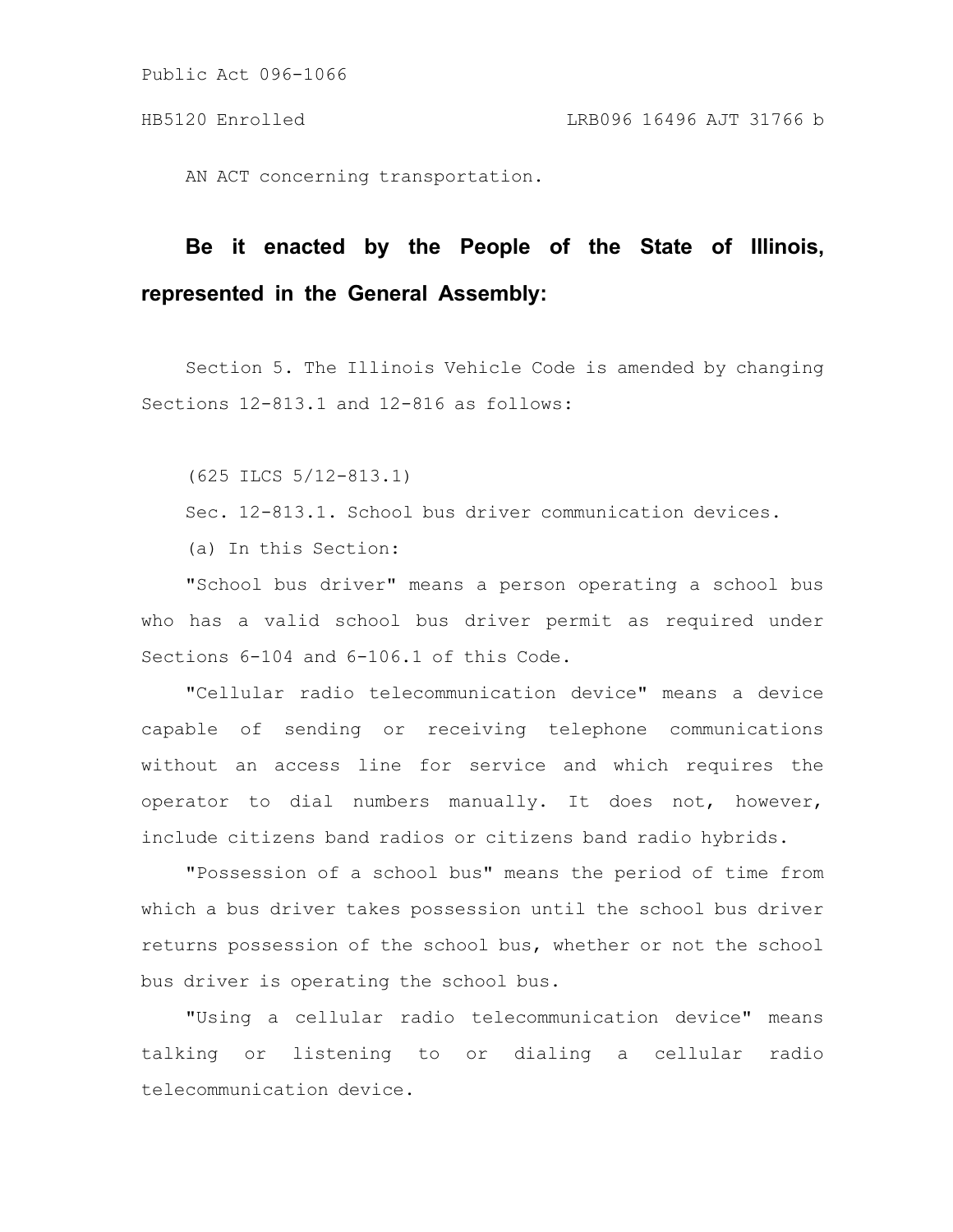To "operate" means to have the vehicle in motion while it contains one or more passengers.

(b) A school bus driver may not operate a school bus while using a cellular radio telecommunication device.

(c) Subsection (b) of this Section does not apply:

(1) To the use of a cellular radio telecommunication device for the purpose of communicating with any of the following regarding an emergency situation:

(A) an emergency response operator;

- (B) a hospital;
- (C) a physician's office or health clinic;
- (D) an ambulance service;

(E) a fire department, fire district, or fire company; or

(F) a police department.

(2) To the use of a cellular radio telecommunication device to call for assistance in the event that there is a mechanical breakdown or other mechanical problem that impairs the safe operation of the bus or to communicate with school authorities or their designees about any other issue relating to the operation of the school bus or the welfare and safety of any passenger thereon. In no case may a cellular radio telecommunication device be used for anything not provided for in this Section, including but not limited to, personal use.

(3) (Blank).  $\overline{\text{To}}$  the use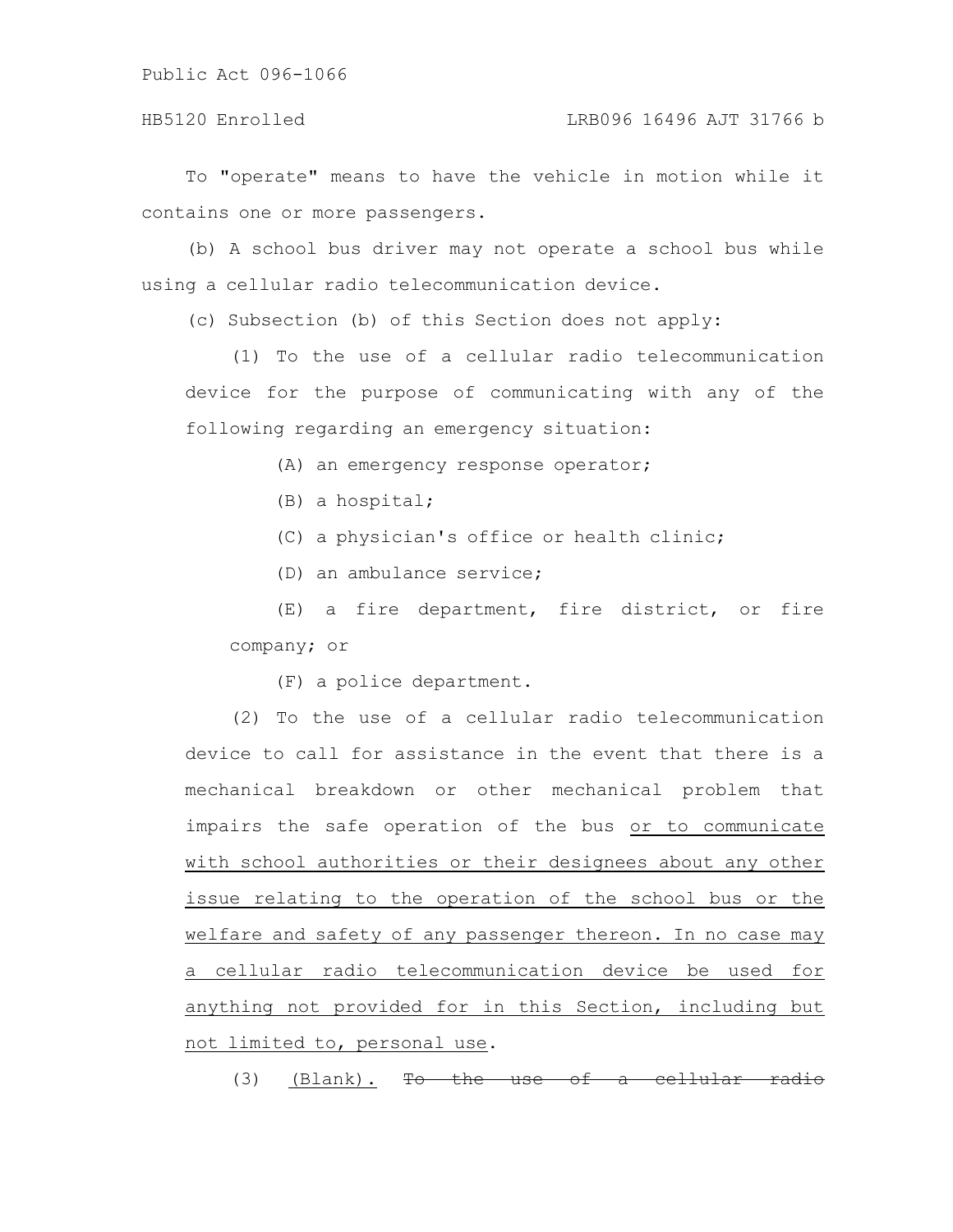telecommunication device that has a digital service capability owned and operated district, when that device is being used as a digital two-way radio.

(4) When the school bus is parked.

(d) A school bus driver who violates subsection (b) of this Section is guilty of a petty offense punishable by a fine of not less than \$100 and not more than \$250.

(e) A school bus must contain either an operating cellular radio telecommunication device or two-way radio while the school bus driver is in possession of a school bus. The cellular radio telecommunication device or two-way radio in this subsection must be turned on and adjusted in a manner that would alert the school bus driver of an incoming communication request.

(Source: P.A. 96-818, eff. 11-17-09.)

(625 ILCS 5/12-816)

Sec. 12-816. Pre and post-trip inspection policy for school buses.

(a) In order to provide for the welfare and safety of children who are transported on school buses throughout the State of Illinois, each school district shall have in place, by January 1, 2008, a policy to ensure that the school bus driver is the last person leaving the bus and that no passenger is left behind or remains on the vehicle at the end of a route, a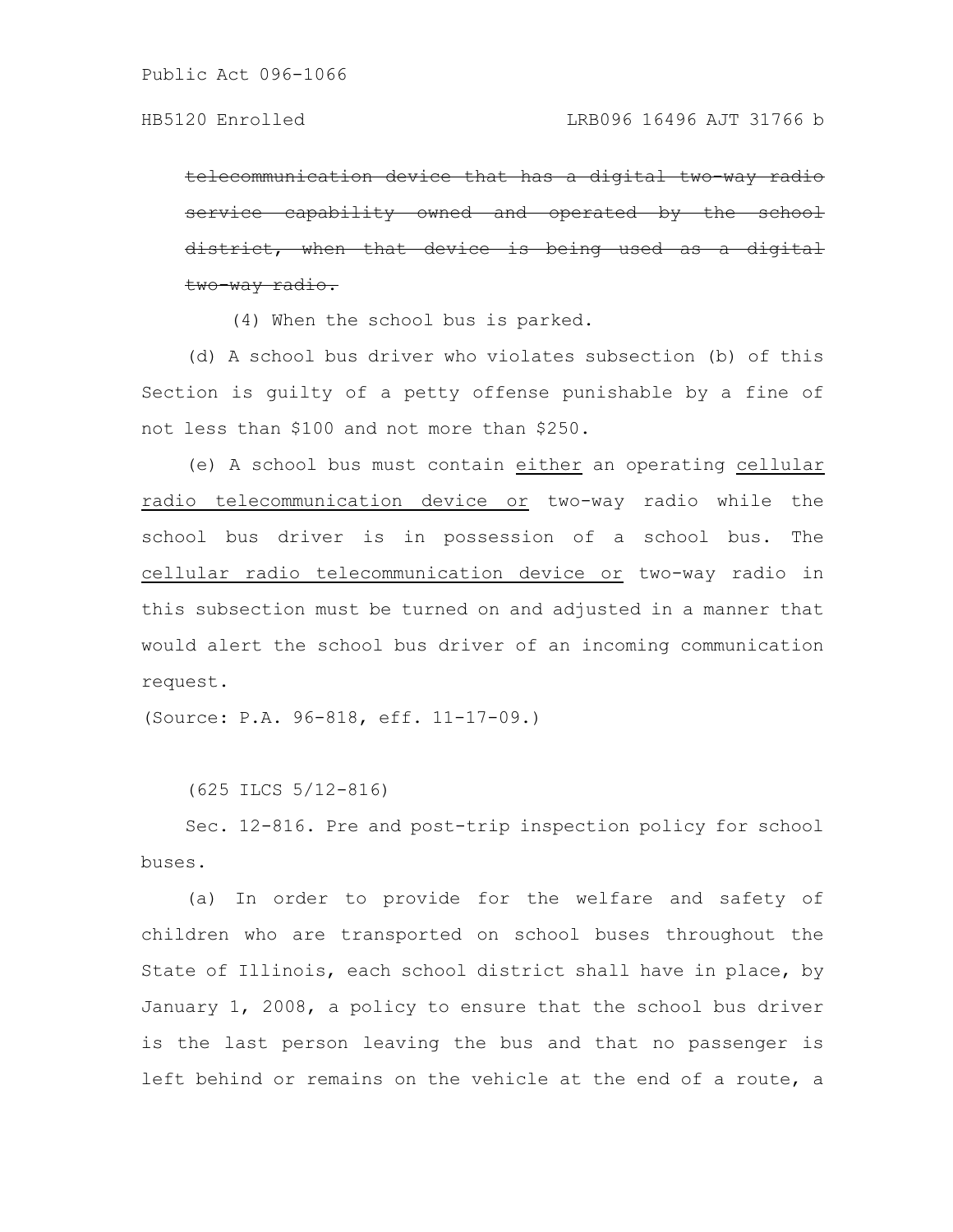work shift, or the work day. This policy and procedure shall, at a minimum, require the school bus driver (i) to test the cellular radio telecommunication device or two-way radio and ensure that it is functioning properly before the bus is operated and (ii) before leaving the bus at the end of each route, work shift, or work day, to walk to the rear of the bus and check the bus for children or other passengers in the bus.

(b) If a school district has a contract with a private sector school bus company for the transportation of the district's students, the school district shall require in the contract with the private sector company that the company have a post-trip inspection policy in place. This policy and procedure shall, at a minimum, require the school bus driver (i) to test the cellular radio telecommunication device or two-way radio and ensure that it is functioning properly before the bus is operated and (ii) before leaving the bus at the end of each route, work shift, or work day, to walk to the rear of the bus and check the bus for children or other passengers in the bus.

(c) Before this inspection, the school bus driver shall activate the interior lights of the bus to assist the driver in seeing in and under the seats during a visual sweep of the bus.

(d) This policy may include, at the discretion of the school district, the installation of a mechanical or electronic post-trip inspection reminder system which requires the school bus driver to walk to the rear of the bus to deactivate the